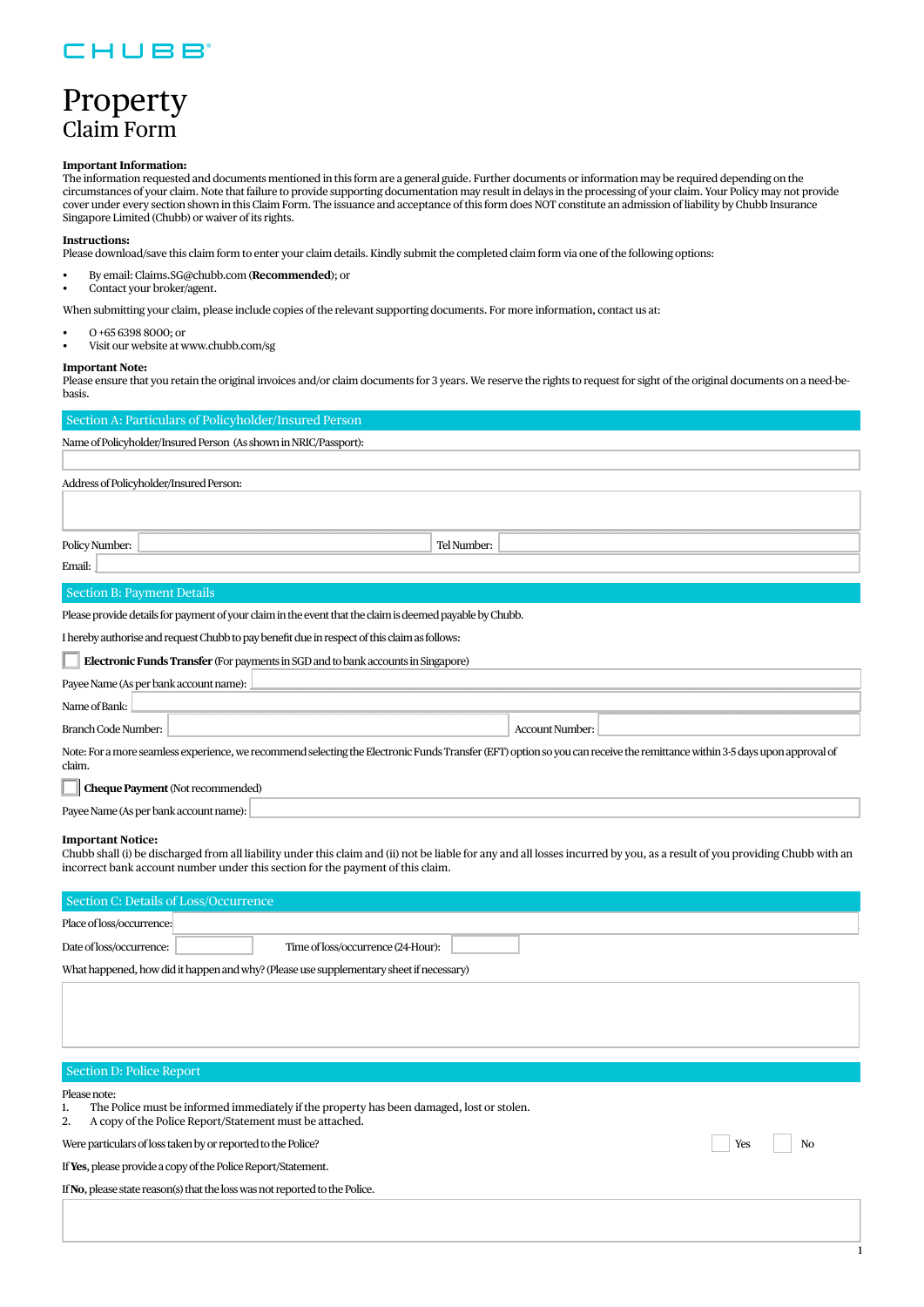#### Section E: Details of Property Destroyed, Damaged and/or Lost

## **Please note:**<br>1. Propert

- 1. Property damaged, lost or stolen are to be described in detail.<br>2. Receipts showing date, price/cost, and place of purchase of the
- 2. Receipts showing date, price/cost, and place of purchase of the article/item set out below should accompany this form.
- 3. The Insured must promptly take all possible steps to trace/recover the property lost.
- 4. If the claim is for damage, an estimate for repair should be submitted. If the property is not repairable, a letter from repairers to that effect should be forwarded (This may or may not be applicable depending on the terms of your policy. Please read your policy to check the provisions for damaged insured equipment).
- 5. All salvage must be retained.<br>6. In the case of damaged prope
- 6. In the case of damaged property, a set of photographs depicting the damage is to be submitted to us.

(Please use supplementary sheet if necessary)

| Description of property lost or damaged                                                                         | Quantity | Original<br>purchase price | Purchase date | Value at time of loss<br>after deduction for<br>wear and tear | Amount claimed<br>(If applicable) |
|-----------------------------------------------------------------------------------------------------------------|----------|----------------------------|---------------|---------------------------------------------------------------|-----------------------------------|
|                                                                                                                 |          |                            |               |                                                               |                                   |
|                                                                                                                 |          |                            |               |                                                               |                                   |
|                                                                                                                 |          |                            |               |                                                               |                                   |
|                                                                                                                 |          |                            |               | Total Amount Claimed (\$)                                     |                                   |
| Did you remove or save any property immediately before or during the occurrence?<br>Yes<br>No                   |          |                            |               |                                                               |                                   |
| If Yes, how much and where is it located now?                                                                   |          |                            |               |                                                               |                                   |
| Are you the sole owner of the property/article lost or damaged?<br>Yes<br>No                                    |          |                            |               |                                                               |                                   |
| If No, please state name, address and relationship of other owner(s).                                           |          |                            |               |                                                               |                                   |
|                                                                                                                 |          |                            |               |                                                               |                                   |
| Section F: Any Other Insurance                                                                                  |          |                            |               |                                                               |                                   |
| Are there any other policies of insurance in force covering you or the subject matter in respect of this event? |          |                            |               | Yes                                                           | No                                |
| If Yes, please specify below.                                                                                   |          |                            |               |                                                               |                                   |
| Name and address of insurance company(s)                                                                        |          |                            |               | Policy no(s).                                                 |                                   |
|                                                                                                                 |          |                            |               |                                                               |                                   |
|                                                                                                                 |          |                            |               |                                                               |                                   |
|                                                                                                                 |          |                            |               |                                                               |                                   |
|                                                                                                                 |          |                            |               |                                                               | $\sqrt{2}$                        |

Are you claiming under any of the policies listed above?